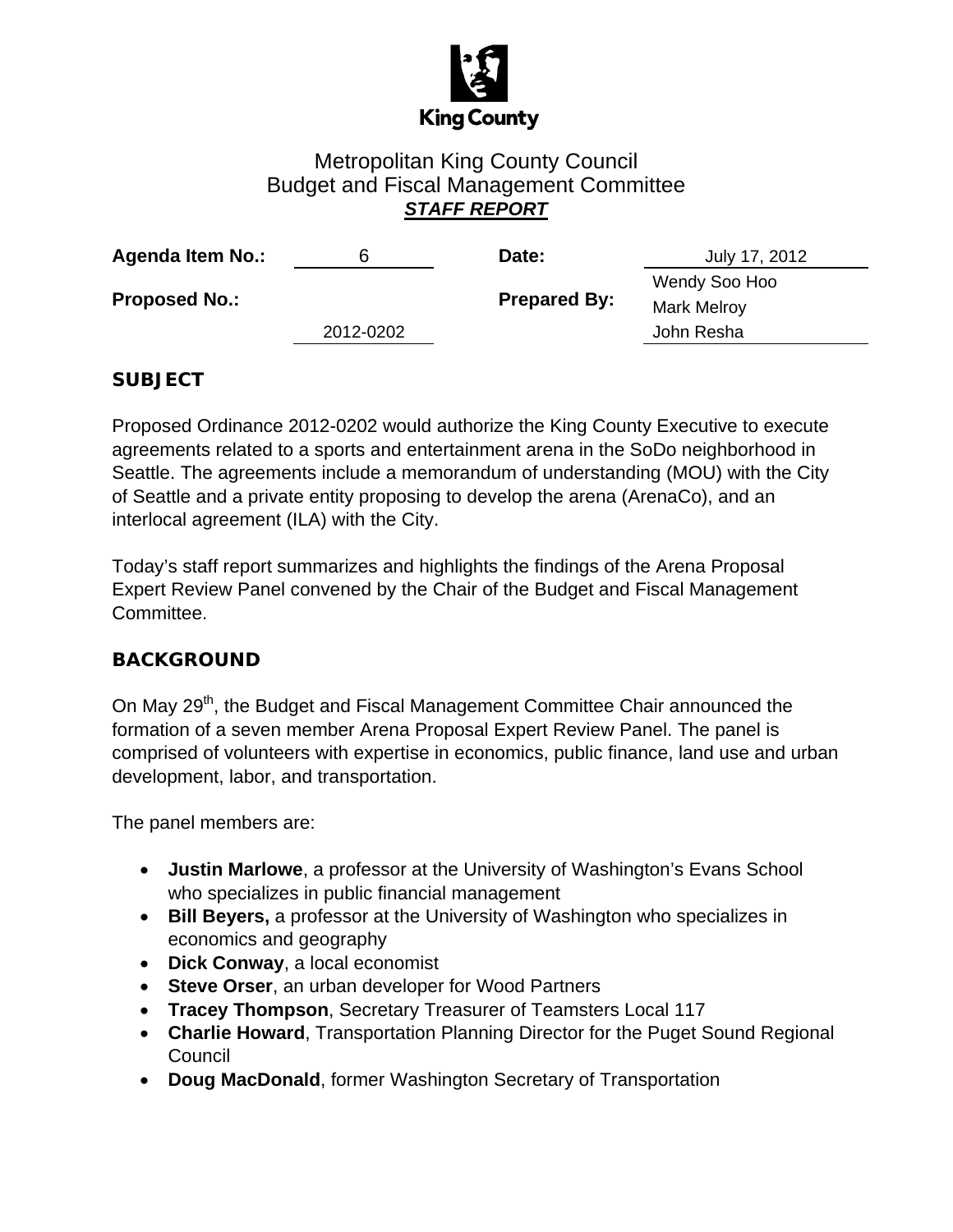From late May through mid-July, panel members devoted significant time and effort to reviewing the arena proposal. Their efforts included:

- Meeting with Chris Hansen, the Director of the County's Office of Performance, Strategy and Budget, and representatives for the Port and the Manufacturing Industry Council
- Assessing the arena revenue model developed by City budget and finance staff
- Analyzing U.S. Bureau of Economic Analysis and other data to evaluate Seattle's market strength
- Considering the County's debt capacity and potential impacts to the County's bond ratings
- Meeting with staff from the Seattle Department of Transportation and Parametrix, the consulting firm that produced the Seattle Arena Multimodal Transportation Access and Parking study
- Touring the proposed arena site with staff from the City, County and Parametrix
- Analyzing Washington Department of Transportation and other traffic data

## *Summary of APERP Reports*

This staff report summarizes key conclusions from each of the reports prepared by the panel.

# **Proposed Basketball Arena: Economic Impact (Dick Conway)**

- Though the economic impact of the proposed basketball arena could not be assessed, "new money" associated with Key Arena in 2005 amounted to about 1,600 jobs and \$6.5 million of tax revenue in King County. In a county with 1.2 million jobs, this is not a large impact.
- In spite of the fact that professional sports are private enterprises, they are also public goods – i.e., something that produces a benefit that is widely available to the public at little or no cost. Even people who do not attend games may watch on TV or listen on the radio at no cost.
- Professional sports contribute to economic development by adding to the quality of life of a region. This can attract skilled labor by making the region a desirable place to live.
- Professional sports can spur urban growth and renewal. Urban renewal creates conflicts – this is evident in the concerns regarding the tension between the Port activities and encroachment of residential and commercial development in the SoDo neighborhood.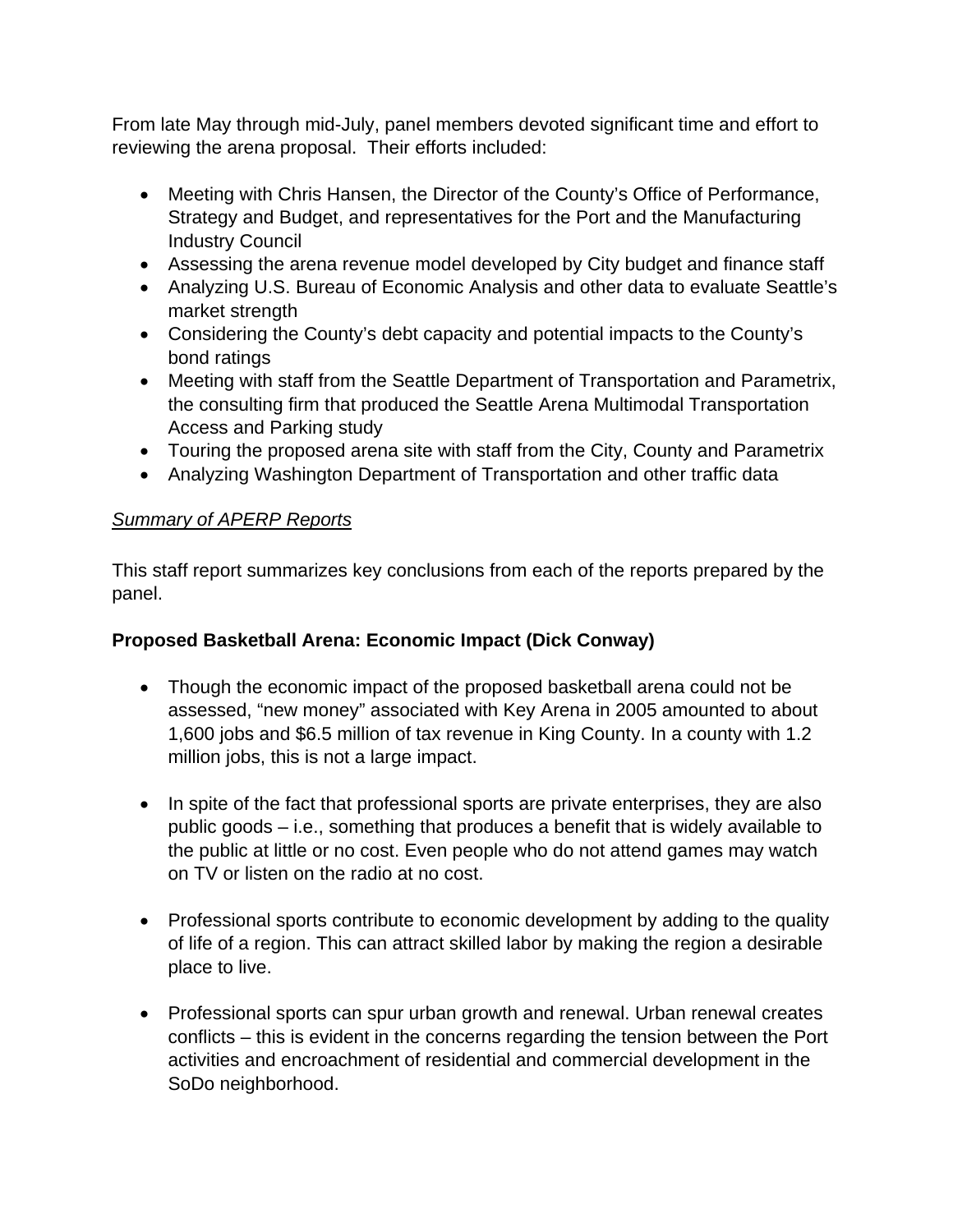### **Proposed Basketball Arena: Market Analysis (Dick Conway)**

- ArenaCo has not conducted a thorough market analysis for the proposed basketball and hockey teams.
- A market saturation analysis, taking into account population, number of sports teams, stadium capacities and home playing dates, found that of 22 cities, Seattle presently ranks eight in professional sports saturation.
- With the addition of a basketball team and a hockey team, Seattle would be the third most saturated.
- This does not mean that Seattle cannot handle two more teams, but the marketing of the basketball and hockey teams might be more difficult than currently presumed and increase competition for the existing teams.

## **Financial Considerations for the Proposed SoDo Arena (Justin Marlowe)**

- The risk-sharing arrangement outlined in the MOU is one of the most favorable to the public of any recent public-private partnership. No public-private partnership is risk-free, but the proposed arrangement protects taxpayers in ways that many other partnerships have not.
- The public investment proposed in the MOU carries little or no risk to the County's overall financial condition. There is little chance the County's bond rating or General Fund would be harmed, even if ArenaCo's revenues fall well short of expectations.
- ArenaCo's business model is probably not sustainable without public investment. If the County backs the transaction, then ArenaCo can finance the proposed arena with 100 percent debt and can amortize the debt over the longest possible time period. This results in lower annual operating costs.

## **Observations Regarding the Economics of the Proposed Basketball Arena (Bill Beyers)**

- The regional economic impact associated with a new arena would be tiny, but the project would likely have redistributive effects on consumer spending. The City of Seattle would benefit from the tax revenue redistributions.
- Additional economic analysis is needed to evaluate concerns raised by the Port of Seattle and other businesses in the stadium district.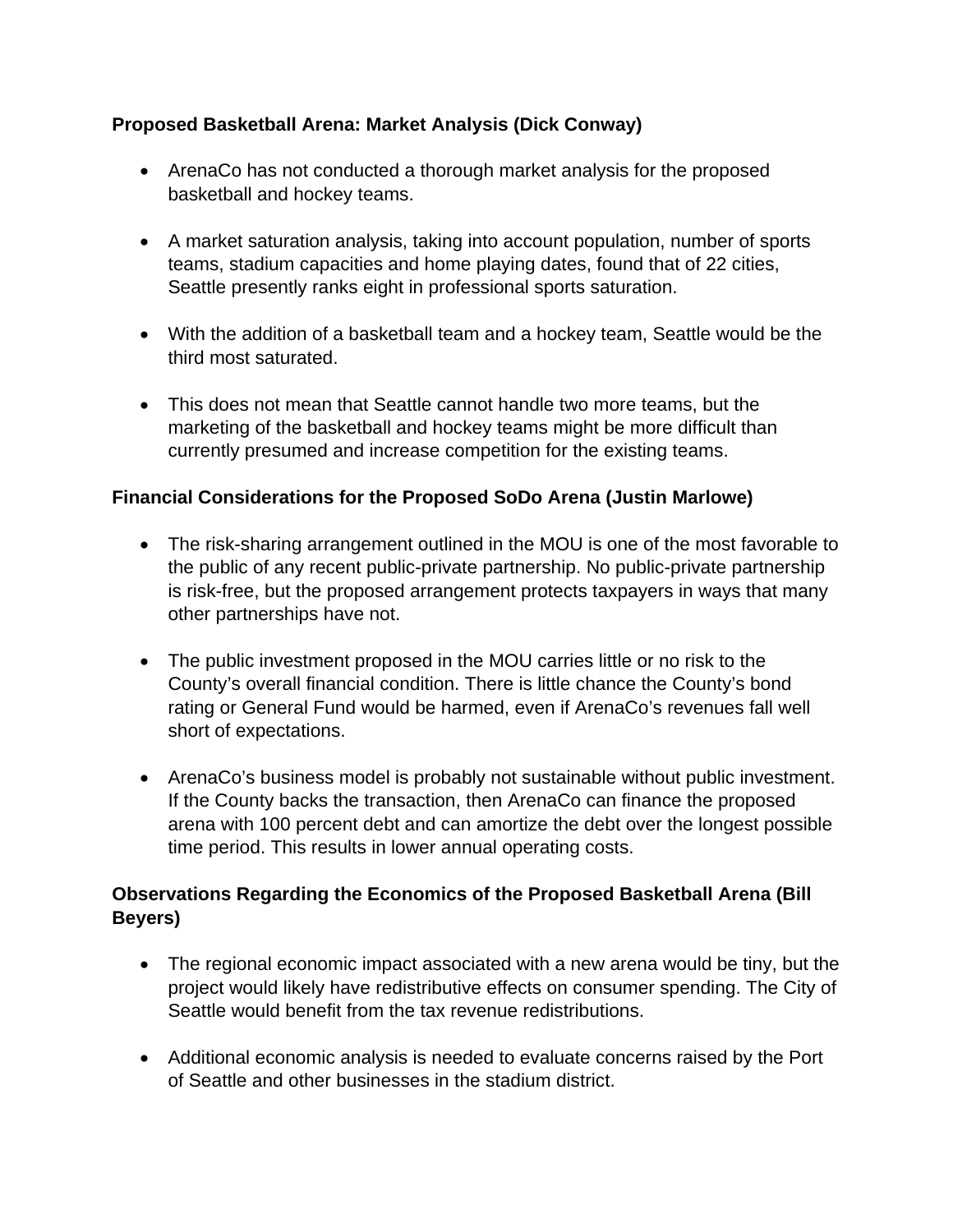- Construction from the new facility would generate about 1,790 jobs per year of construction statewide. Most of these would be in King County. Tax revenues to the state and local governments would be about \$24.5 million per year of construction.
- Major league sports franchises employ relatively few highly-paid people who often do not live locally and do not spend their salaries locally; a modest number of full-time office staff; and a cadre of day-of-game/performance staff who earn minimum wage.
- Adding NBA and NHL teams would cause erosion into existing team revenues if sports fan spending is fixed. Nevertheless, Seattle is the largest region in the U.S. without an NBA franchise.

### **King County Council Expert Review Panel Transportation Issues (Charlie Howard and Doug MacDonald)**

- The Multimodal Transportation Access and Parking study should not take the place of a comprehensive traffic impact analysis as part of State Environmental Policy Act (SEPA) review process.
- The proposed arena will add Monday through Friday event impacts on at least 65 new event days in a base year and up to 79 new event days in a banner year. Additionally, the proposed arena will add between 6 and 22 new double event days.
- An NBA or NHL event at the proposed arena is expected to draw approximately 5,000 cars onto the regional highways system, which would be about a twentyfive percent increase over current levels. And with the traffic impacts being associated with a 7:30 PM start-time, it is reasonable to believe that the arena traffic would come during the 6-7 PM travel hour, just as the traditional commute travel delays of the 5-6 PM travel hour begin to wane. This combined effect would likely mean that travel delays associated with the commute peak of 5-6 PM would be extended into the 6-7 PM travel hour on arena event days.

### **Arena Proposal Land Use Issues (Steve Orser)**

• The process of development in the industrial lands of south downtown has been fairly modest and incremental for a growing city especially compared to areas such as Belltown, South Lake Union and Ballard.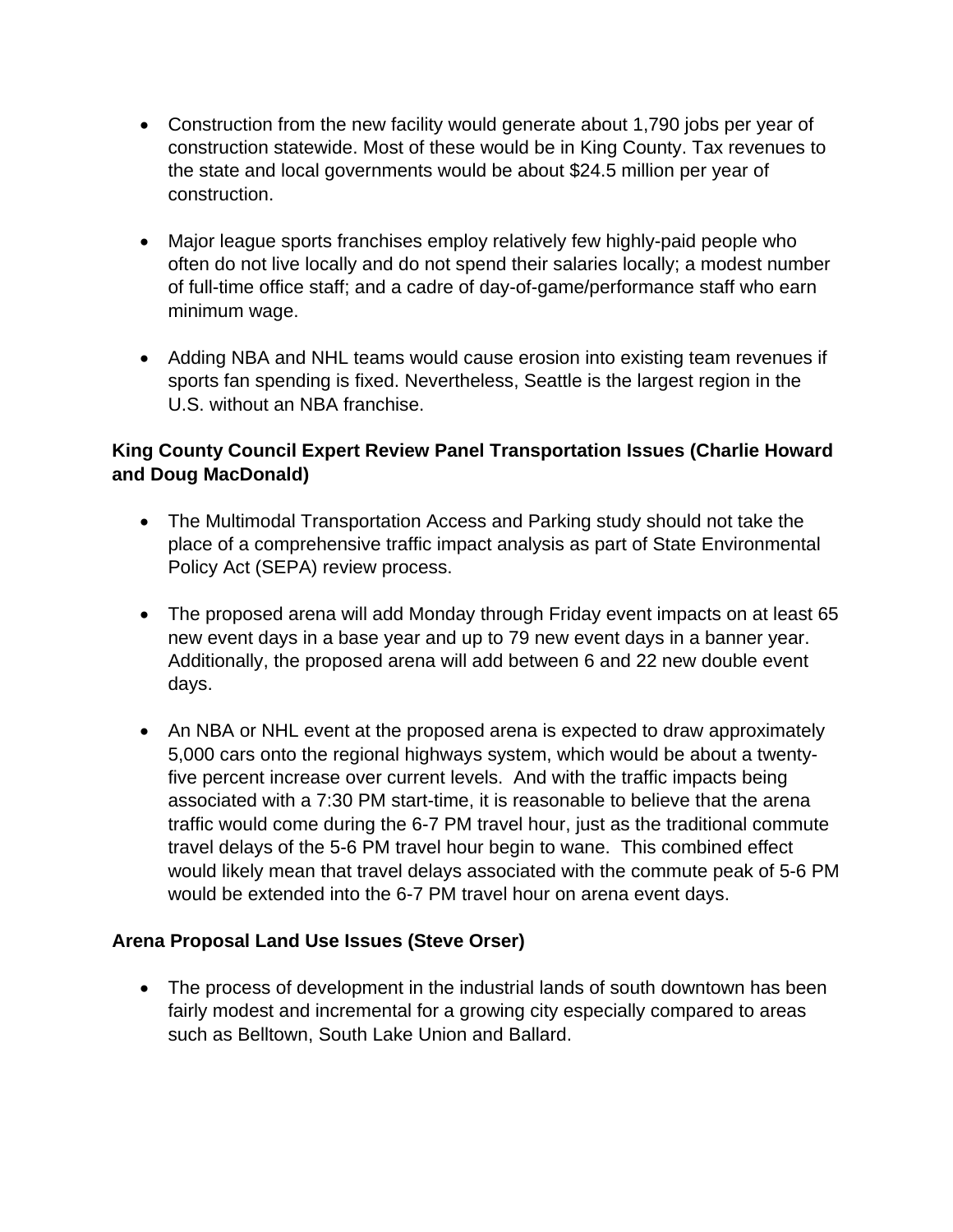- Residential development is not necessarily well-suited to being located near sports stadiums because of traffic congestion on game days and the surging and receding crowds.
- Rather than serving as a single tipping point, this proposal would likely continue the trend of changes in the composition of the south downtown neighborhood.

### **Port of Seattle (Dick Conway)**

- Marine cargo handling creates 12,400 direct jobs and 20,900 indirect jobs (33,300 jobs total) or 1.2 percent of total nonfarm payroll employment in Washington.
- If the Port expands, this will likely be generated through a growth in imports. Since pass-through cargo is simply unloaded from ships and then reloaded onto trucks and railroad cars, the additional manpower required by the seaport to manage the expansion would likely be just a fraction of the 12,400 jobs that marine cargo handling now directly engages.
- The Port of Seattle faces significant competition from other ports, resulting in low transportation rates. As a result, the Port of Seattle levies property taxes on King County taxpayers. In 2011, the Port of Seattle property tax levy amounted to \$70 million, of which \$40 million went to the seaport – the \$40 million constituted 29 percent of the cash flowing into the seaport in 2011.
- Achieving the Century Agenda objectives is likely to be challenged by this high level of competition, as evidenced by the recent loss of 20 percent of the Port's container traffic to the Port of Tacoma.

# Follow-up from July 12<sup>th</sup> meeting

At the July 12<sup>th</sup> meeting, Councilmembers asked for additional information on the market analysis. Staff has not yet conducted additional analysis, but would suggest that further refinements of the analysis could consider the region's income and how the results vary depending on which teams are included (i.e., the WNBA, soccer, or major college sports teams). This additional analysis could be conducted as part of an indepth economic study.

### **ATTACHMENTS**

- 1. Proposed Ordinance 2012-0202
- 2. Dick Conway, Proposed Basketball Arena: Economic Impact